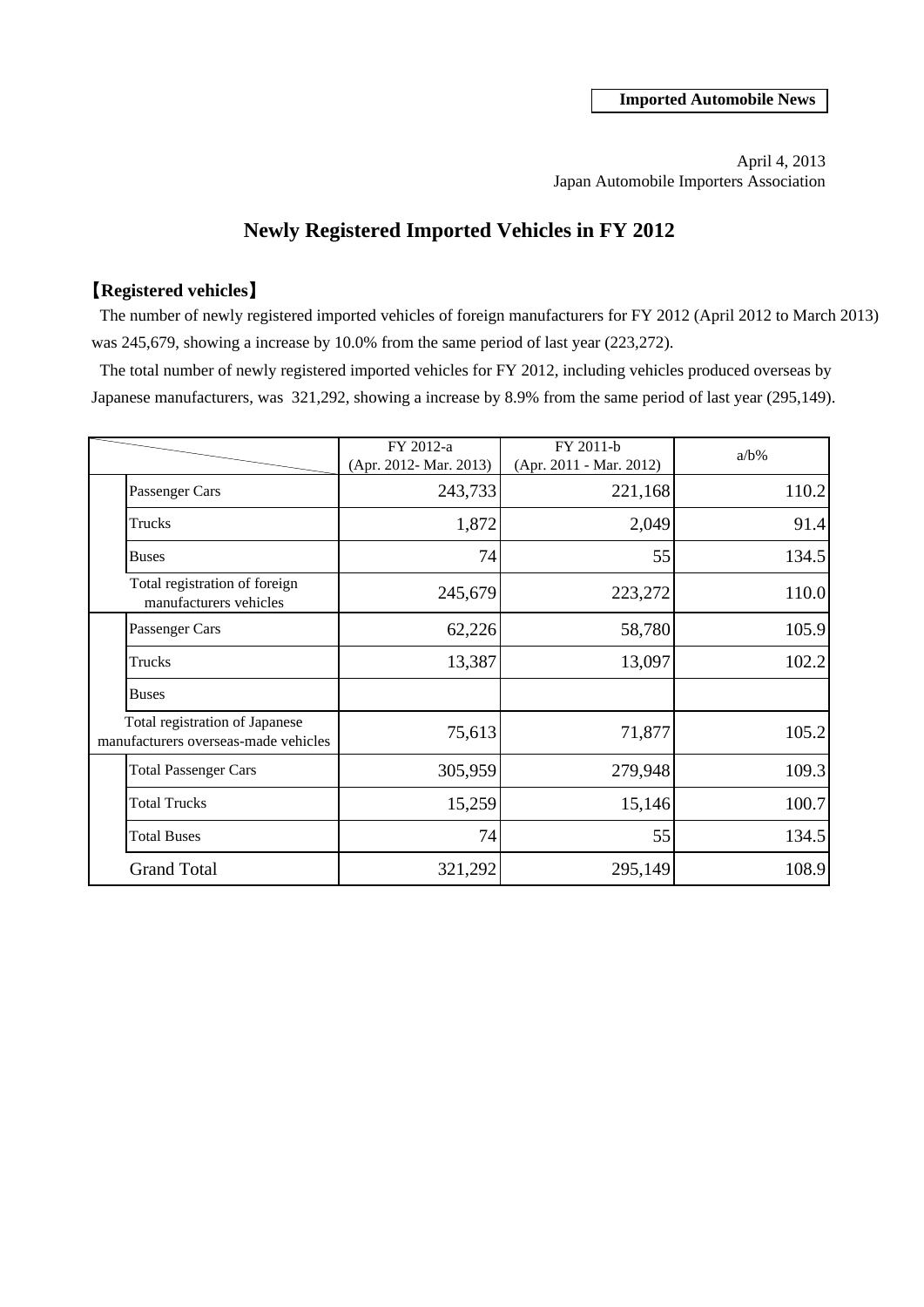#### **Newly Registered Imported Vehicles by Brand (Total Passenger Cars, Trucks and Buses)**

|                       | FY 2012-a                      |              | FY 2011-b               |              |                   |
|-----------------------|--------------------------------|--------------|-------------------------|--------------|-------------------|
|                       | (Apr. 2012 - Mar. 2013)        |              | (Apr. 2011 - Mar. 2012) |              | $a/b\%$           |
|                       | Unit-a                         | Share%       | Unit-b                  | Share%       |                   |
| VW                    | 57,626                         | 17.94        | 55,671                  | 18.86        | 103.5             |
| Mercedes-Benz         | 42,838                         | 13.33        | 36,520                  | 12.37        | 117.3             |
| <b>BMW</b>            | 41,635                         | 12.96        | 36,814                  | 12.47        | 113.1             |
| Nissan                | 38,276                         | 11.91        | 51,535                  | 17.46        | 74.3              |
| Audi<br>Mitsubishi    | 25,188<br>17,997               | 7.84<br>5.60 | 22,348<br>72            | 7.57<br>0.02 | 112.7<br>24,995.8 |
| Toyota                | 17,895                         | 5.57         | 16,685                  | 5.65         | 107.3             |
| <b>BMW MINI</b>       | 15,903                         | 4.95         | 16,027                  | 5.43         | 99.2              |
| Volvo                 | 14,051                         | 4.37         | 13,083                  | 4.43         | 107.4             |
| Peugeot               | 5,576                          | 1.74         | 6,323                   | 2.14         | 88.2              |
| Fiat                  | $\overline{5,417}$             | 1.69         | 6,235                   | 2.11         | 86.9              |
| Jeep                  | 4,956                          | 1.54         | 3,721                   | 1.26         | 133.2             |
| Porsche               | 4,667                          | 1.45         | 3,913                   | 1.33         | 119.3             |
| Alfa Romeo            | 4,288                          | 1.33         | 2,301                   | 0.78         | 186.4             |
| Ford                  | 4,009                          | 1.25         | 3,662                   | 1.24         | 109.5             |
| Citroen<br>Renault    | 3,595<br>3,292                 | 1.12<br>1.02 | 3,367<br>3,055          | 1.14<br>1.04 | 106.8<br>107.8    |
| <b>Land Rover</b>     | 2,356                          | 0.73         | 1,101                   | 0.37         | 214.0             |
| smart                 | 1,453                          | 0.45         | 1,105                   | 0.37         | 131.5             |
| Chevrolet             | 1,443                          | 0.45         | 1,428                   | 0.48         | 101.1             |
| Cadillac              | 1,351                          | 0.42         | 1,333                   | 0.45         | 101.4             |
| Suzuki                | 1,336                          | 0.42         | 2,844                   | 0.96         | 47.0              |
| Chrysler              | 1,177                          | 0.37         | 617                     | 0.21         | 190.8             |
| Jaguar                | 1,015                          | 0.32         | 1,005                   | 0.34         | 101.0             |
| Dodge                 | 980<br>558                     | 0.31<br>0.17 | 1,267<br>383            | 0.43<br>0.13 | 77.3              |
| Ferrari<br>Maserati   | 329                            | 0.10         | 266                     | 0.09         | 145.7<br>123.7    |
| Lotus                 | 267                            | 0.08         | 278                     | 0.09         | 96.0              |
| Bentley               | 224                            | 0.07         | 148                     | 0.05         | 151.4             |
| <b>BMW</b> Alpina     | $\overline{200}$               | 0.06         | 123                     | 0.04         | 162.6             |
| Lamborghini           | 199                            | 0.06         | 102                     | 0.03         | 195.1             |
| Hummer                | 180                            | 0.06         | 293                     | 0.10         | 61.4              |
| <b>Aston Martin</b>   | 176                            | 0.05         | 139                     | 0.05         | 126.6             |
| Honda                 | 108                            | 0.03         | 741                     | 0.25         | 14.6              |
| Lancia                | 106<br>104                     | 0.03<br>0.03 | 124<br>77               | 0.04<br>0.03 | 85.5<br>135.1     |
| Hyundai<br><b>GMC</b> | 100                            | 0.03         | 114                     | 0.04         | 87.7              |
| <b>Rolls Royce</b>    | 96                             | 0.03         | 76                      | 0.03         | 126.3             |
| Mclaren               | 62                             | 0.02         |                         |              |                   |
| Rover                 | 55                             | 0.02         | 50                      | 0.02         | 110.0             |
| Morgan                | 23                             | 0.01         | 14                      | 0.00         | 164.3             |
| <b>Saab</b>           | 18                             | 0.01         | $\overline{46}$         | 0.02         | 39.1              |
| Maybach               | 13                             | 0.00         | $\overline{8}$          | 0.00         | 162.5             |
| Pontiac<br>MG         | 11<br>10                       | 0.00<br>0.00 | 11<br>14                | 0.00<br>0.00 | 100.0<br>71.4     |
| Unimog                | 8                              | 0.00         | 7                       | 0.00         | 114.3             |
| Scania                | 5                              | 0.00         |                         |              |                   |
| Autobianchi           | 3                              | 0.00         |                         | 0.00         | 300.0             |
| <b>Bugatti</b>        | 3                              | 0.00         | 3                       | 0.00         | 100.0             |
| <b>Buick</b>          | 3                              | 0.00         | 8                       | 0.00         | 37.5              |
| Kia                   | 3                              | 0.00         | 3                       | 0.00         | 100.0             |
| <b>PROTON</b>         | 3                              | 0.00         |                         |              |                   |
| Mini                  | $\overline{c}$                 | 0.00         | 3<br>1                  | 0.00         | 66.7<br>200.0     |
| Ssangyong<br>Artega   | $\overline{2}$<br>$\mathbf{1}$ | 0.00<br>0.00 |                         | 0.00         |                   |
| Detomaso              |                                | 0.00         | 4                       | 0.00         | 25.0              |
| <b>RUF</b>            |                                | 0.00         |                         | 0.00         | 100.0             |
| Saturn                |                                | 0.00         | 1                       | 0.00         | 100.0             |
| Subaru                |                                | 0.00         |                         |              |                   |
| Zagato                |                                | 0.00         |                         | 0.00         | 100.0             |
| <b>DAEWOO</b>         |                                |              | 2                       | 0.00         |                   |
| <b>GMDAT</b>          |                                |              | 5                       | 0.00         |                   |
| Opel                  |                                |              | 1                       | 0.00         |                   |
|                       |                                |              |                         |              |                   |
| Others                | 95                             | 0.03         | 69                      | 0.02         | 137.7             |
| Total                 | 321,292                        | 100.00       | 295,149                 | 100.00       | 108.9             |

※ Listed in decending order of FY 2012-a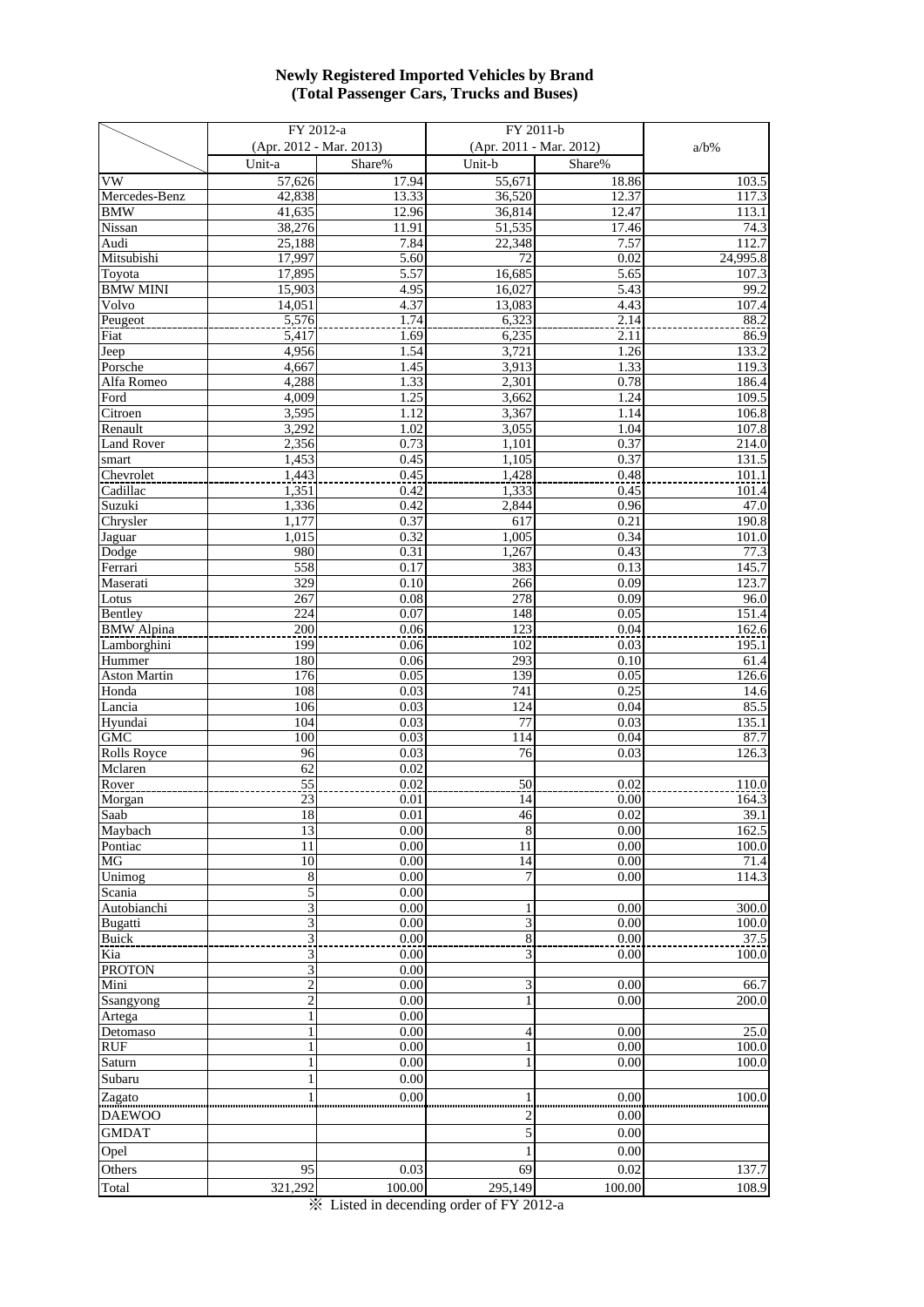## Newly Registered Foreign Manufacturers Vehicles

| <b>Foreign Manufacturers (Passenger Cars)</b> |                         |              |                  |                         |                |  |
|-----------------------------------------------|-------------------------|--------------|------------------|-------------------------|----------------|--|
|                                               | FY 2012-a               |              |                  | FY 2011-b               |                |  |
|                                               | (Apr. 2012 - Mar. 2013) |              |                  | (Apr. 2011 - Mar. 2012) |                |  |
|                                               | Unit-a                  | Share%       | Unit-b           | Share%                  |                |  |
| VW                                            | 57,622                  | 23.64        | 55,668           | 25.17                   | 103.5          |  |
| Mercedes-Benz                                 | 42,830                  | 17.57        | 36,512           | 16.51                   | 117.3          |  |
| BMW                                           | 41,635                  | 17.08        | 36,814           | 16.65                   | 113.1          |  |
| Audi                                          | 25,188                  | 10.33        | 22,348           | 10.10                   | 112.7          |  |
| <b>BMW MINI</b>                               | 15,903                  | 6.52         | 16,027           | 7.25                    | 99.2           |  |
| Volvo                                         | 13,823                  | 5.67         | 12,860           | 5.81                    | 107.5          |  |
| Peugeot                                       | 5,576                   | 2.29         | 6,323            | 2.86                    | 88.2           |  |
| Fiat                                          | 5,417                   | 2.22         | 6,235            | 2.82                    | 86.9           |  |
| Jeep                                          | 4,954                   | 2.03         | 3,721            | 1.68                    | 133.1          |  |
| Porsche                                       | 4,667                   | 1.91         | 3,913            | 1.77                    | 119.3          |  |
| Alfa Romeo                                    | 4,288                   | 1.76         | 2,301            | 1.04                    | 186.4          |  |
| Ford                                          | 3,609                   | 1.48         | 3,211            | 1.45                    | 112.4          |  |
| Citroen                                       | 3,595                   | 1.47         | 3,364            | 1.52                    | 106.9          |  |
| Renault                                       | 3,292                   | 1.35         | 3,054            | 1.38                    | 107.8          |  |
| <b>Land Rover</b>                             | 2,287                   | 0.94         | 1,049            | 0.47                    | 218.0          |  |
| smart                                         | 1,453                   | 0.60         | 1,105            | 0.50                    | 131.5          |  |
| Chrysler                                      | 1,171                   | 0.48         | 614              | 0.28<br>0.49            | 190.7<br>103.3 |  |
| $\overline{\text{Chevrolet}}$                 | 1,117                   | 0.46         | 1,081            | 0.45                    | 101.0          |  |
| Jaguar                                        | 1,015                   | 0.42         | 1,005            | 0.50                    | 76.2           |  |
| Dodge<br>Cadillac                             | 842<br>836              | 0.35         | 1,105<br>780     | 0.35                    | 107.2          |  |
|                                               | 558                     | 0.34<br>0.23 | 383              | 0.17                    | 145.7          |  |
| Ferrari<br>Maserati                           | 329                     | 0.13         | 266              | 0.12                    | 123.7          |  |
| Lotus                                         | 267                     | 0.11         | 278              | 0.13                    | 96.0           |  |
| Bentley                                       | 224                     | 0.09         | 148              | 0.07                    | 151.4          |  |
| <b>BMW</b> Alpina                             | 200                     | 0.08         | $\overline{123}$ | 0.06                    | 162.6          |  |
| Lamborghini                                   | 199                     | 0.08         | 102              | 0.05                    | 195.1          |  |
| <b>Aston Martin</b>                           | 176                     | 0.07         | 139              | 0.06                    | 126.6          |  |
| Lancia                                        | 106                     | 0.04         | 124              | 0.06                    | 85.5           |  |
| Rolls Royce                                   | 96                      | 0.04         | 76               | 0.03                    | 126.3          |  |
| Hummer                                        | 92                      | 0.04         | 125              | 0.06                    | 73.6           |  |
| Mclaren                                       | 62                      | 0.03         |                  |                         |                |  |
| Rover                                         | $\overline{55}$         | 0.02         | 48               | 0.02                    | 114.6          |  |
| Hyundai                                       | 38                      | 0.02         | $\overline{33}$  | 0.01                    | 115.2          |  |
| $\overline{\text{GMC}}$                       | 28                      | 0.01         | 46               | 0.02                    | 60.9           |  |
| Morgan                                        | $\overline{23}$         | 0.01         | 14               | 0.01                    | 164.3          |  |
| Saab                                          | $\overline{18}$         | 0.01         | 46               | 0.02                    | 39.1           |  |
| Maybach                                       | $\overline{13}$         | 0.01         | $\,$ 8 $\,$      | 0.00                    | 162.5          |  |
| Pontiac                                       | 11                      | $0.00\,$     | 11               | 0.00                    | 100.0          |  |
| MG                                            | $10\,$                  | 0.00         | 14               | 0.01                    | 71.4           |  |
| Autobianchi                                   | 3                       | 0.00         |                  | 0.00                    | 300.0          |  |
| Bugatti                                       | 3                       | 0.00         | 3                | 0.00                    | 100.0          |  |
| Buick                                         | $\overline{\mathbf{3}}$ | 0.00         | 8                | 0.00                    | 37.5           |  |
| Kia                                           | 3                       | 0.00         | 3                | 0.00                    | 100.0          |  |
| <b>PROTON</b>                                 | 3                       | 0.00         |                  |                         |                |  |
| Ssangyong                                     | $\overline{c}$          | 0.00         | 1                | 0.00                    | 200.0          |  |
| Artega                                        | $\mathbf{1}$            | 0.00         |                  |                         |                |  |
| Detomaso                                      | $\mathbf{1}$            | 0.00         | $\overline{4}$   | 0.00                    | 25.0           |  |
| Mini                                          | $\mathbf{1}$            | 0.00         | 3                | 0.00                    | 33.3           |  |
| RUF.                                          |                         | 0.00         |                  | 0.00<br>0.00            | 100.0          |  |
| Saturn                                        | ı                       | 0.00         |                  |                         | 100.0          |  |
| Zagato                                        | 1                       | 0.00         |                  | 0.00                    | 100.0          |  |
| <b>DAEWOO</b>                                 |                         |              | $\overline{c}$   | 0.00<br>0.00            |                |  |
| <b>GMDAT</b>                                  |                         |              | 5                | 0.00                    |                |  |
| Opel                                          |                         |              |                  | 0.03                    | 141.7          |  |
| Others                                        | 85                      | 0.03         | 60               | 100.00                  |                |  |
| Total                                         | 243,733                 | 100.00       | 221,168          |                         | 110.2          |  |

※ Listed in decending order of FY 2012-a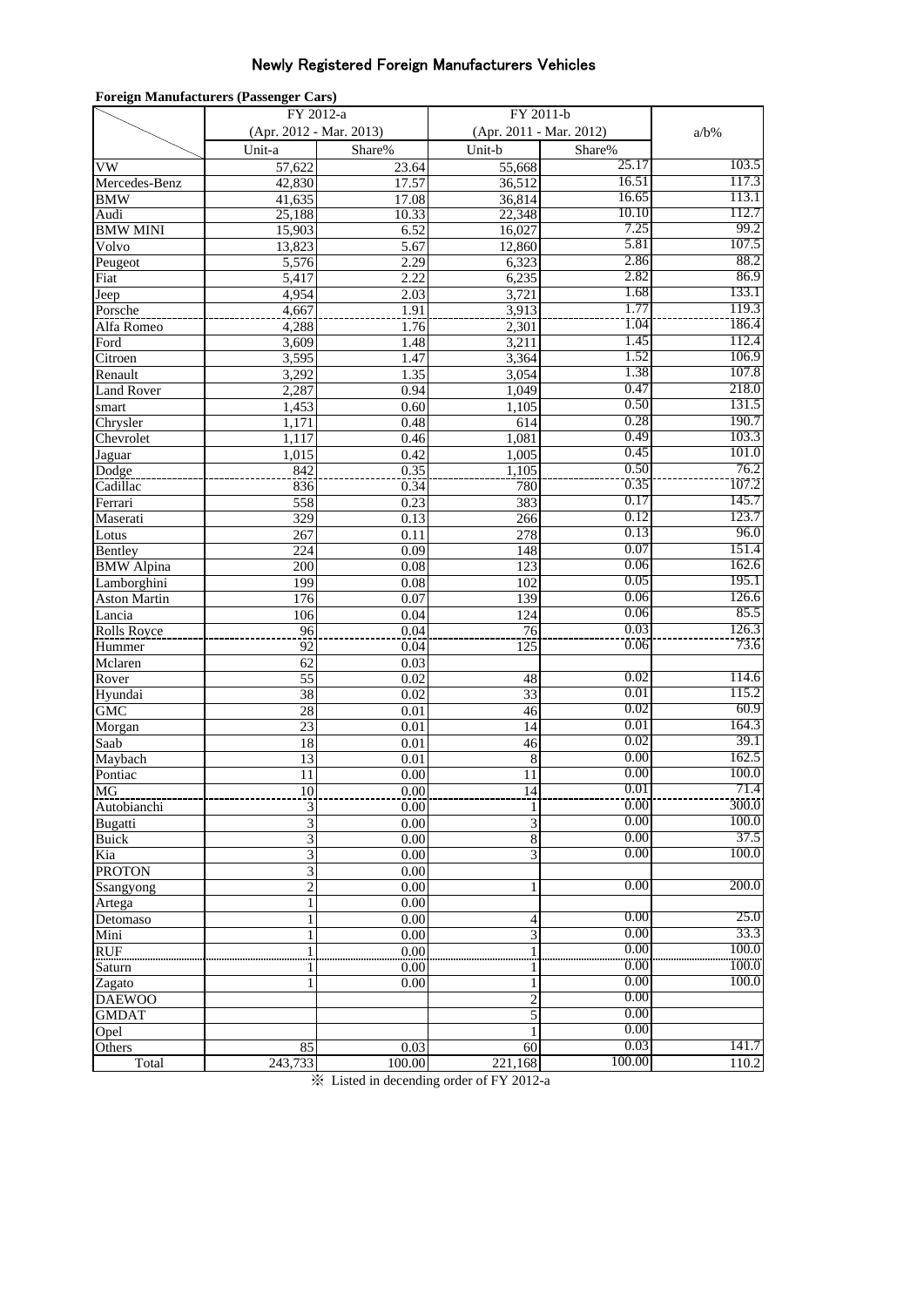#### **Foreign Manufacturers (Trucks)**

|                   |                | FY 2012-a               | FY 2011-b |                         |         |
|-------------------|----------------|-------------------------|-----------|-------------------------|---------|
|                   |                | (Apr. 2012 - Mar. 2013) |           | (Apr. 2011 - Mar. 2012) | $a/b\%$ |
|                   | Unit-a         | Share%                  | Unit-b    | Share%                  |         |
| Cadillac          | 515            | 27.51                   | 553       | 26.99                   | 93.1    |
| Ford              | 399            | 21.31                   | 451       | 22.01                   | 88.5    |
| Chevrolet         | 326            | 17.41                   | 347       | 16.94                   | 93.9    |
| Volvo             | 228            | 12.18                   | 223       | 10.88                   | 102.2   |
| Dodge             | 138            | 7.37                    | 162       | 7.91                    | 85.2    |
| Hummer            | 88             | 4.70                    | 168       | 8.20                    | 52.4    |
| <b>GMC</b>        | 72             | 3.85                    | 68        | 3.32                    | 105.9   |
| <b>Land Rover</b> | 69             | 3.69                    | 52        | 2.54                    | 132.7   |
| Unimog            | 8              | 0.43                    |           | 0.34                    | 114.3   |
| Chrysler          | 6              | 0.32                    | 3         | 0.15                    | 200.0   |
| Mercedes-Benz     | 6              | 0.32                    | 4         | 0.20                    | 150.0   |
| Scania            | 5              | 0.27                    |           |                         |         |
| VW                | 4              | 0.21                    | 3         | 0.15                    | 133.3   |
| Jeep              | $\overline{c}$ | 0.11                    |           |                         |         |
| Mini              |                | 0.05                    |           |                         |         |
| Citroen           |                |                         | 3         | 0.15                    |         |
| Renault           |                |                         |           | 0.05                    |         |
| Rover             |                |                         | 2         | 0.10                    |         |
| Others            | 5              | 0.27                    | 2         | 0.10                    | 250.0   |
| Total             | 1,872          | 100.00                  | 2,049     | 100.00                  | 91.4    |

#### **Foreign Manufacturers (Buses)**

| $\overline{\phantom{a}}$ | FY 2012-a                 |        | FY 2011-b               |         |       |
|--------------------------|---------------------------|--------|-------------------------|---------|-------|
|                          | $(Apr. 2012 - Mar. 2013)$ |        | (Apr. 2011 - Mar. 2012) | $a/b\%$ |       |
|                          | Unit-a                    | Share% | Unit-b                  | Share%  |       |
| Hyundai                  | 66I                       | 89.19  | 44                      | 80.00   | 150.0 |
| Mercedes-Benz            |                           | 2.70   |                         | 7.27    | 50.0  |
| Ford                     |                           | 1.35   |                         |         |       |
| Others                   |                           | 6.76   |                         | 12.73   | 71.4  |
| Total                    | 74                        | 100.00 | 55                      | 100.00  | 134.5 |

### Newly Registered Japanese manufacturers overseas-made vehicles

**Japanese Manufacturers overseas-made vehicles (Passenger Cars)**

|            | FY 2012-a                 |        | FY 2011-b |                         |           |  |
|------------|---------------------------|--------|-----------|-------------------------|-----------|--|
|            | $(Apr. 2012 - Mar. 2013)$ |        |           | (Apr. 2011 - Mar. 2012) |           |  |
|            | Unit-a                    | Share% | Unit-b    | Share%                  |           |  |
| Nissan     | 38,264                    | 61.49  | 51,534    | 87.67                   | 74.3      |  |
| Mitsubishi | 17.994                    | 28.92  |           | 0.01                    | 359,880.0 |  |
| Toyota     | 4.526                     | 7.27   | 3,660     | 6.23                    | 123.7     |  |
| Suzuki     | 1,336                     | 2.15   | 2,844     | 4.84                    | 47.0      |  |
| Honda      | 105                       | 0.17   | 737       | 1.25                    | 14.2      |  |
| Subaru     |                           | 0.00   |           |                         |           |  |
| Total      | 62,226                    | 100.00 | 58,780    | 100.00                  | 105.9     |  |

**Japanese Manufacturers overseas-made vehicles (Trucks)**

|               | FY 2012-a<br>$(Apr. 2012 - Mar. 2013)$ |        | FY 2011-b               |         |         |
|---------------|----------------------------------------|--------|-------------------------|---------|---------|
|               |                                        |        | (Apr. 2011 - Mar. 2012) | $a/b\%$ |         |
|               | Unit-a                                 | Share% | Unit-b                  | Share%  |         |
| Toyota        | 13.369                                 | 99.87  | 13.025                  | 99.45   | 102.6   |
| <b>Nissan</b> | 12                                     | 0.09   |                         | 0.01    | 1,200.0 |
| Honda         |                                        | 0.02   |                         | 0.03    | 75.0    |
| Mitsubishi    |                                        | 0.02   | 67                      | 0.51    | 4.5     |
| Total         | 13,387                                 | 100.00 | 13,097                  | 100.00  | 102.2   |

#### Grand Total Imported Vehicles

|                    | FY 2012-a                 |        | FY 2011-b               |         |       |
|--------------------|---------------------------|--------|-------------------------|---------|-------|
|                    | $(Apr. 2012 - Mar. 2013)$ |        | (Apr. 2011 - Mar. 2012) | $a/b\%$ |       |
|                    | Unit-a                    | Share% | Unit-b                  | Share%  |       |
| Passenger Cars     | 305,959                   | 95.23  | 279,948                 | 94.85   | 109.3 |
| Trucks             | 15,259                    | 4.75   | 15.146                  | 5.13    | 100.7 |
| <b>Buses</b>       | 74 <sub>l</sub>           | 0.02   | 55                      | 0.02    | 134.5 |
| <b>Grand Total</b> | 321,292                   | 100.00 | 295,149                 | 100.00  | 108.9 |

※ Listed in decending order of FY 2012-a